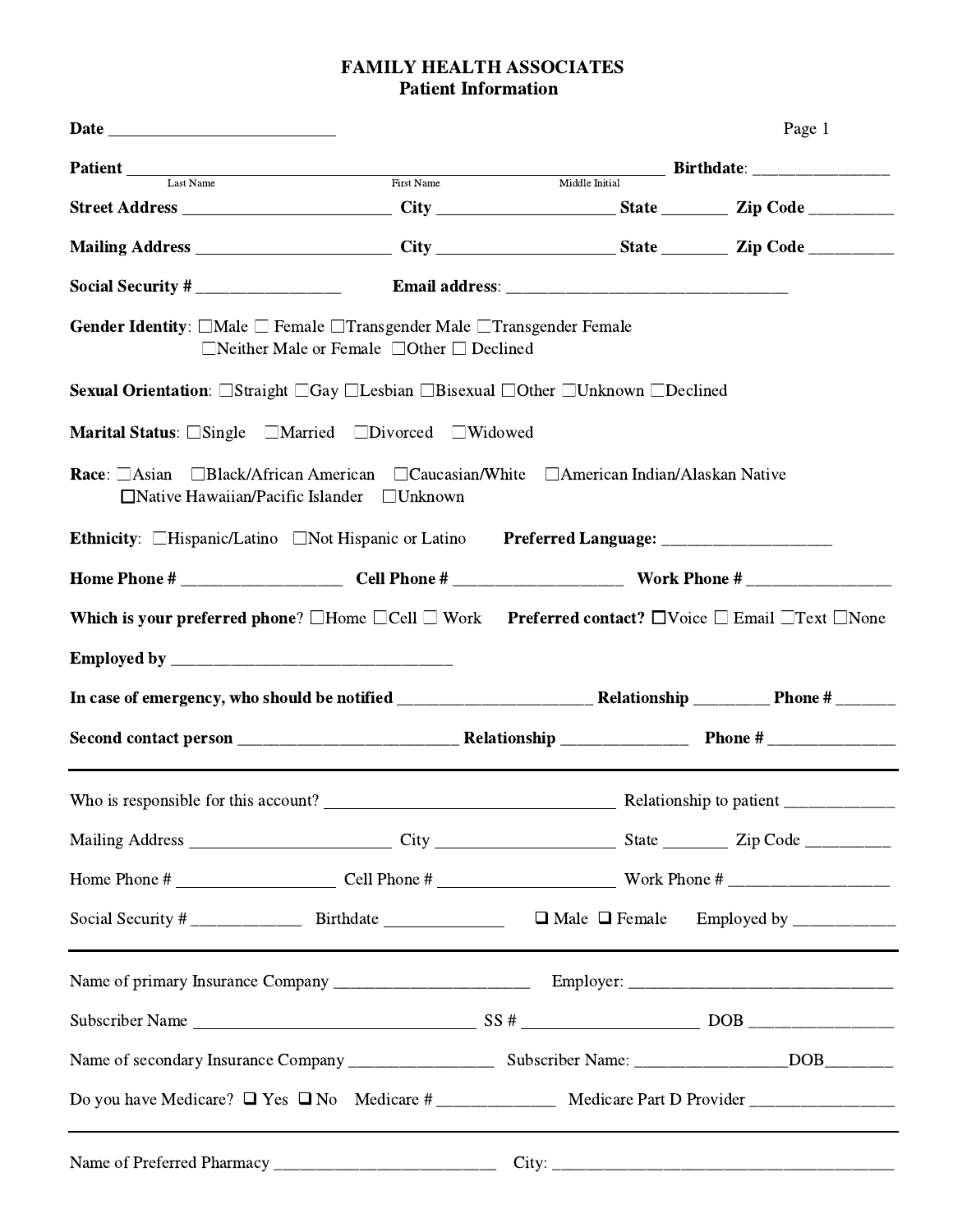# **FAMILY HEALTH ASSOCIATES Patient Information**

| <b>Date</b>    |            |            |                   |  | Page 2 |
|----------------|------------|------------|-------------------|--|--------|
| <b>Patient</b> |            |            | <b>Birthdate:</b> |  |        |
|                | Last Name. | First Name | Middle Initial    |  |        |

### **Authorization for Treatment**

By signing below I am allowing Family Health Associates (FHA) to provide health care related treatment and consultation to the previously-named patient and that I may refuse treatment or services at any time. I understand FHA does not guarantee any outcome for any services or treatment either stated or implied.

### **Assignment, Release and Authorize**

I, assign directly to Family Health Associates, all medical benefits, if any, otherwise payable to me for services rendered. I understand that I am financially responsible for all charges whether or not paid by insurance. I hereby authorize the doctor to release all information necessary to secure the payment of benefits. I authorize the use of this signature on all my insurance submissions.

# **HIPAA (Health Insurance Portability and Accountability Act)**

I understand that I have the right to receive and review a written description of how Family Health Associates will handle my health information. This written description is known as a Notice of Privacy Practices and describes the uses and disclosures of health information made and the information practices followed by the employees, staff and other office personnel of Family Health Associates and my right regarding my health information.

I understand that the Notice of Privacy Practices may be revised from time to time, and that I am entitled to receive a copy of any revised Notice of Privacy Practices. I also understand that a copy or summary of the most current version of Family Health Associates' Notice of Privacy Practices in effect will be posted in the waiting/reception area.

## Permissions (these permissions will stay in effect until changed by patient or parent/guardian)

I give my permission for FHA to speak with and/or leave messages with regarding treatment, billing and/or appointment status (name of each person and relationship to patient)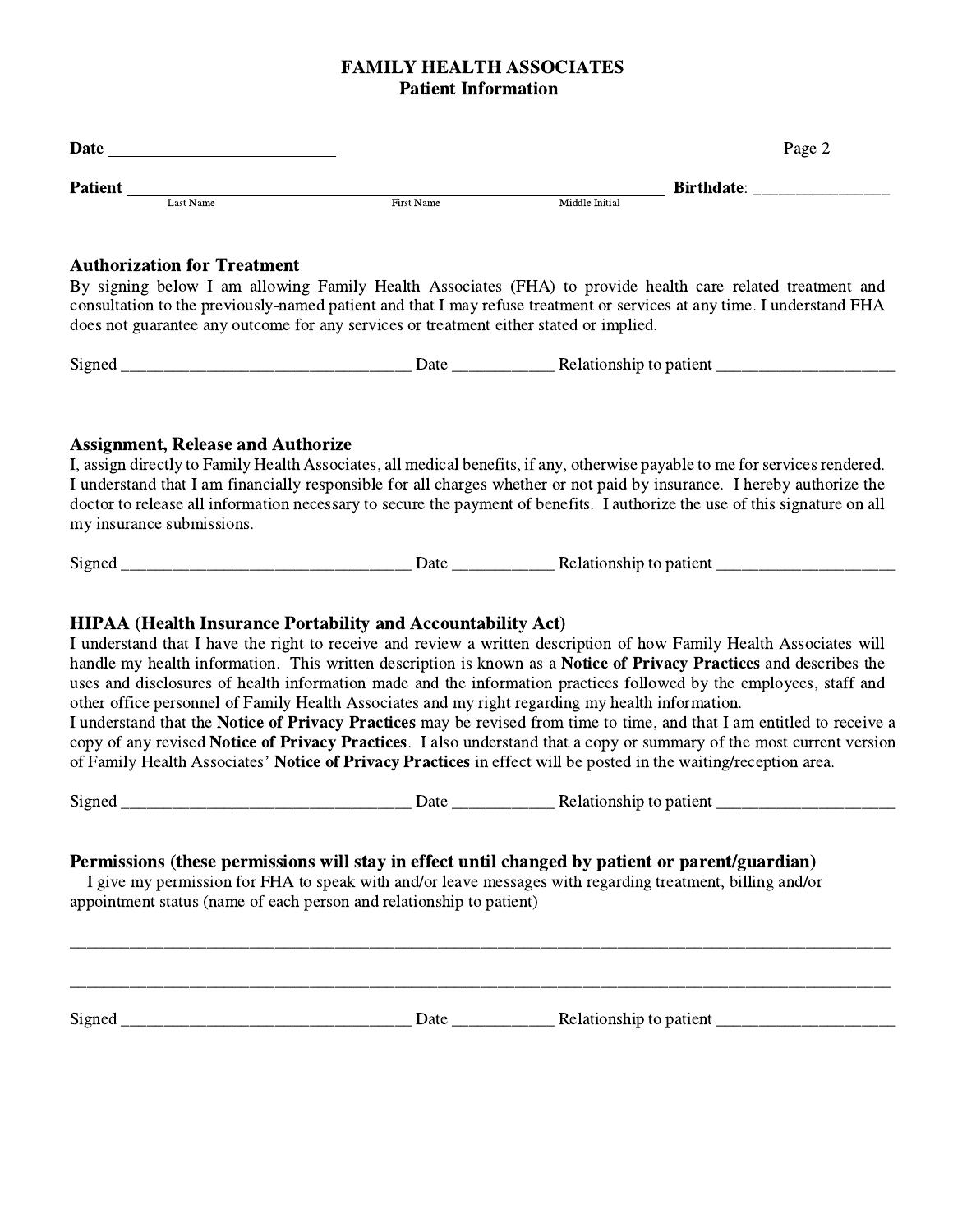### **FAMILY HEALTH ASSOCIATES Patient Information**

#### **CASH PAY POLICY**

Patients without medical insurance will be required to pay a deposit at the time of service. All Office Visits require a minimum \$168.00 deposit. Final amounts due are based upon the length and complexity of the service(s) rendered and cannot be guaranteed prior to your appointment. Patients will be billed for any balances remaining after applicable cash pay deposits and discounts have been applied. The office can supply cash pay cost estimates for office visits and procedures upon request. Labs sent for processing will be billed separately and are not applicable to this policy.

 $\beta$  (Please initial) I acknowledge that I have reviewed and understand the above cash pay policy.

#### **Financial Agreement**

**Insurance:** Family Health Associates participates with Medicare, Medicaid and many commercial insurances and agrees to file claims with your primary and secondary insurance as a courtesy to you. While Praxis may have an agreement with your insurance plan, it is your responsibility to verify whether your specific policy is in network prior to scheduling an appointment with our providers. Failure to do so may result in you paying an increased out-of-pocket expense for your visit. It is also your responsibility to coordinate and understand your coverage and benefits. Although our office can provide you with a cost estimate for our services, it is the insurance company that makes the final determination of eligibility, coverage and total balance payable from you. Our office will attempt to collect copays and deductibles at the time of your appointment; any remaining balances will be due and payable within 30 days of your insurance plan determining your responsibility.

**Liability Claims:** If the reason for your visit is related to a work-related injury or auto accident, you are responsible for providing Family Health Associates with the claim number, date of injury, the workman's compensation or insurance carrier's name, billing address and/or any other information necessary to file the claim. If you do not provide this information at the time of service, you may be held responsible for the full balance from your visit(s). Our practice will only bill the patient's Personal Injury Protection (PIP) coverage for auto accidents, we do not bill at-fault/third party coverage.

**Fee Schedule**: Family Health Associates' fee schedule is subject to change based on current Relative Value Units (RVU) and what is usual and customary for our service area. Our services are provided on a voluntary basis and our fees will be provided to you upon request. You are responsible for payment regardless of any other company's arbitrary determination of usual and customary rates. Our practice does not accept assignment of 'reference-based pricing' for those companies that do not utilize an insurance network. We do offer a 20% cash pay discount off our standard fee schedule for individuals being balance billed due to non-contracted, non-covered, or out-of-area coverage when services are rendered voluntarily. Emergent services rendered by our providers involuntarily will not receive a surprise bill in compliance with ORS 743B.287.

**Patient Responsibility**: When an account balance becomes your responsibility, the balance is due upon receipt of the first account statement from Praxis Health. It is your responsibility to ensure Praxis and FHA have your current contact information on file in order to ensure prompt receipt of your payment and avoid past due balances. If any part of the account balance becomes delinquent, then the account balance may be forwarded to an outside agency for collection. If you need to set up a payment plan,